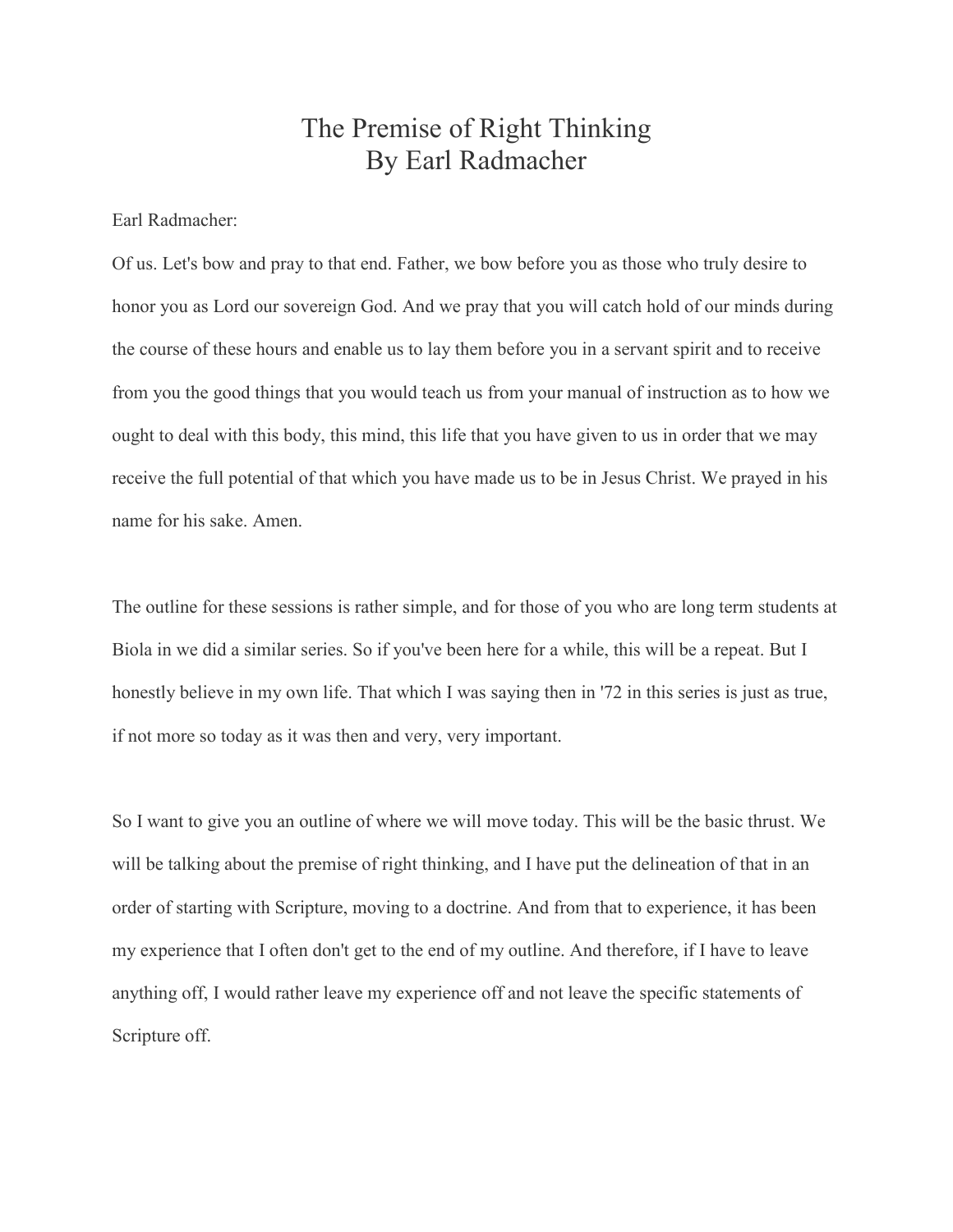So I want to develop the thrust from, first of all, the specific statements of Scripture and the subject matter for this hour, then will be the premise of right thinking. Namely, you are what you think about in your heart, or you are what you think about deeply.

Your actions are the blossom of your deep thinking if you want to get to the heart of right living, if you are concerned about your living for Christ, then you really will become concerned about your thinking for Christ.

All the gimmicks that you can pull together to change actions will never have permanent value.

You change actions meaningfully by changing thinking, and that is really where we start. And before I lean into the word of God on that, I want to try to relate it to the society in which we live, because what I have just said to you is not necessarily popular in the society in America in which we live. In the.

## [inaudible}

Under the it my turn speaks of the cult of ignorance in America. [inaudible]

He says. It's hard to quarrel with that ancient justification of the free press. America's right to know. It seems almost cruel to ask ingeniously America's right to know what please. [inaudible]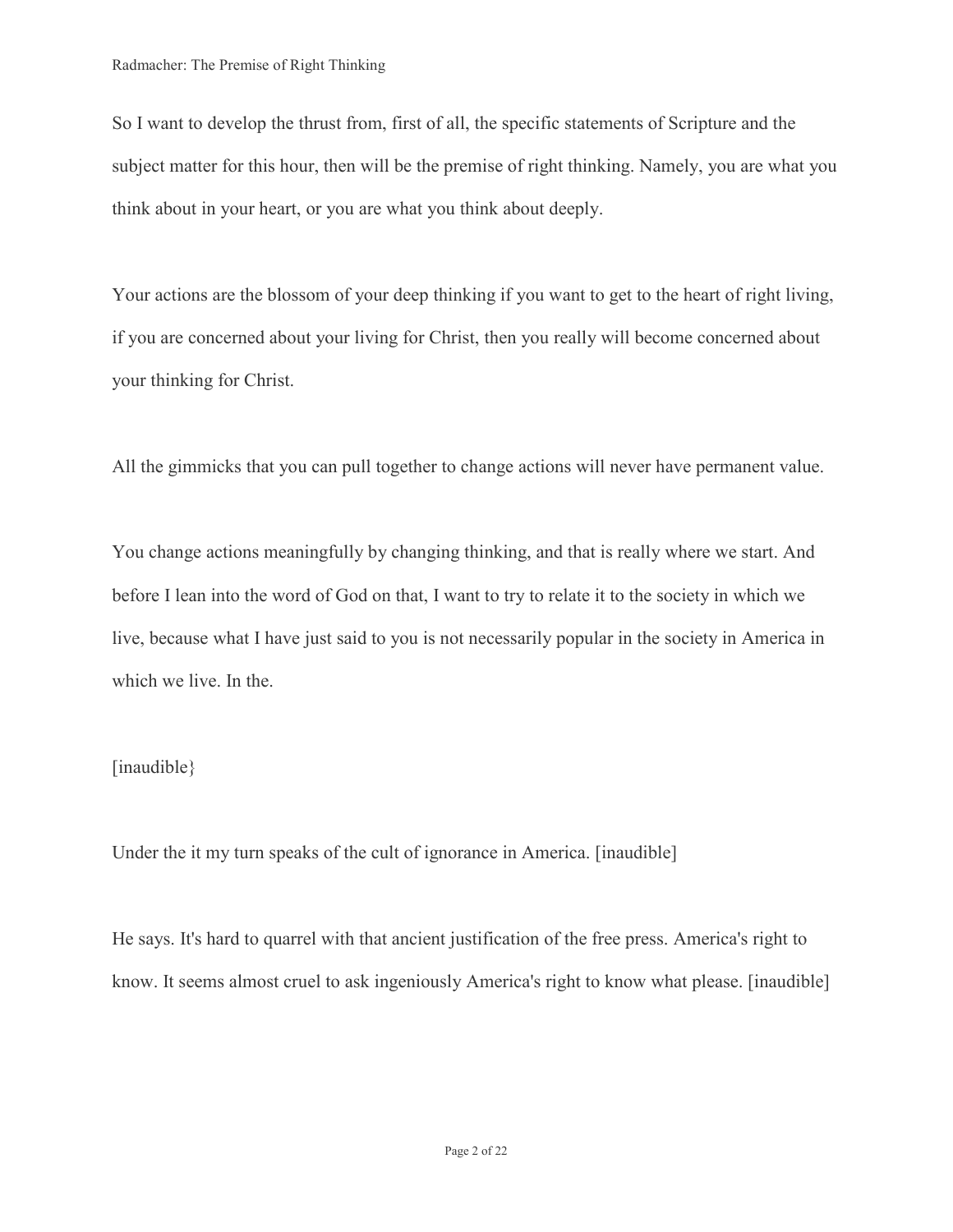None of those things of course. In fact, one might well suppose that the popular feeling is that Americans are a lot better off without price. [inaudible music]

The strain of anti-intellectualism has been a constant thread winding its way through our political and cultural life, nurtured by the false notion that democracy means that, quote, My ignorance is just as good as your knowledge. Someone, by the way, has said, if you think education is expensive, try ignorance. And we really need to think that through, for we have a cult of ignorance that bows today at the shrine of the practical.

If it is practical, it is good.

If it works, it is good. They say it is not whether it is based on good, solid presuppositions. But does it work? Is it practical? And that cult is not limited to the secular world.

It is rampant in the Christian world and within the evangelical camp.

What Isaac Asimov was saying in 1980 was said eight years earlier in Time magazine on an almost worn out essay now that I have in my hand entitled The New Cult of Madness, that's a decade ago now the "New Cult of Madness; Thinking as a Bad Habit. In that particular article, he says, reason and logic have in fact become dirty words, death words. They have been replaced by the life words, feeling and impulse. Consciousness, that is, the rational is presumed to be shallow and unconsciousness, the irrational to be always interesting, often profound, and usually true. In fact, I have several books now that take the thesis that your feelings are the truth.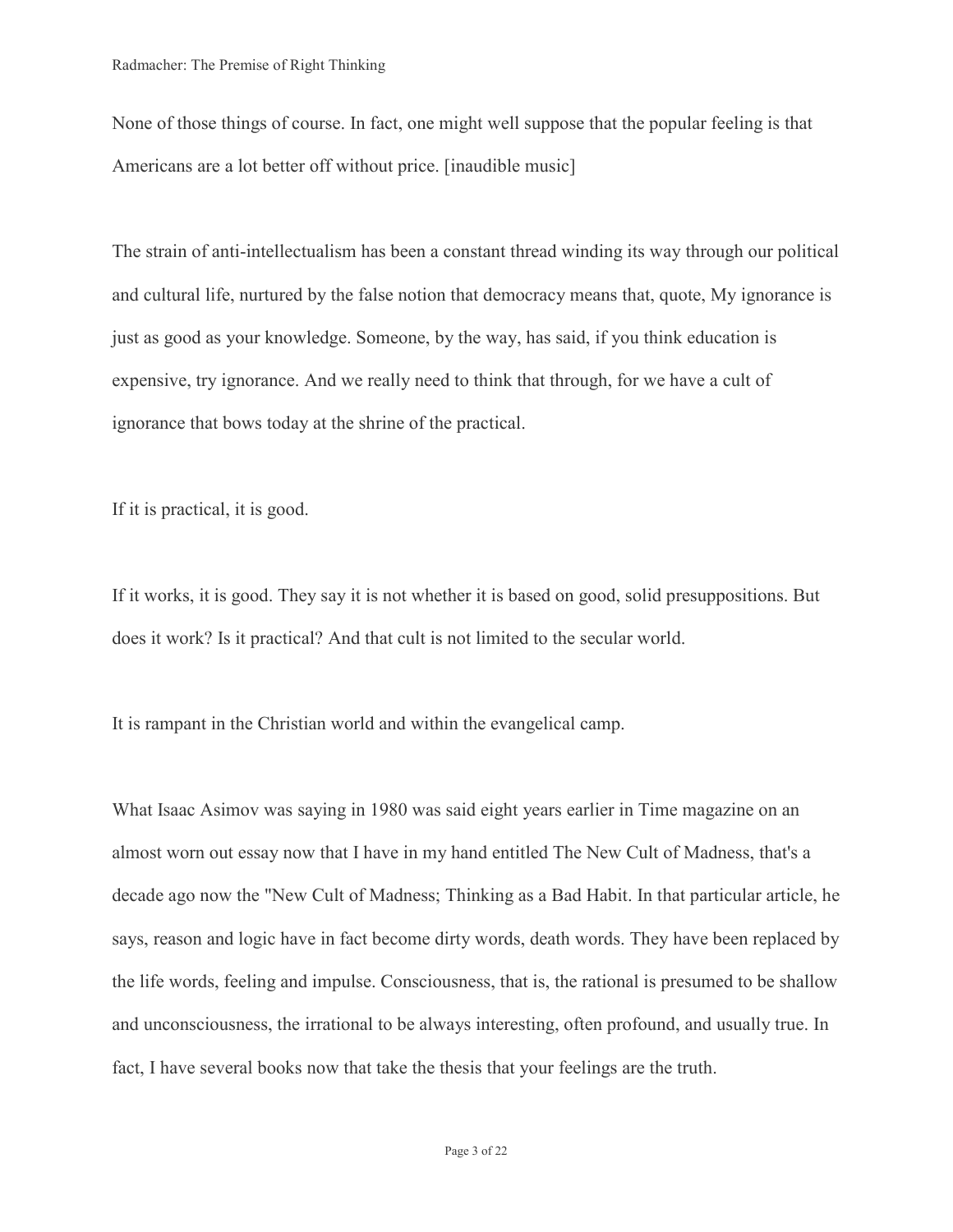I have here a little paper called Pastoral Renewal put out in September of '79, and the author, bless him, counteracts the thinking that feelings are the truth and entitles this article, if it doesn't feel good, do the right thing anyway.

And he in this article exposes some of the current books that take the thesis that feelings are the truth. Now I want to defend myself a little bit because sometimes I have been criticized as being opposed to feelings. I'm not opposed to feelings. I have all kinds of them. And I like warm fuzzies like anybody else.

But I don't want to rely on warm fuzzies.

I don't want to deny feelings. I just want to say that feelings are not reliable as a basis of truth. That does not say feelings are not real. Feelings are real, but feelings aren't necessarily the truth.

And this article by Bert Ghezzi, G-H-E-Z-Z-I if it doesn't feel good, do the right thing Anyway, in Pastoral Renewal is an excellent one. Or, to take another from Reader's Digest, December, 1980, Think Your Way out of Depression. This really is based upon the investigations of two doctors and one particularly Dr. Aaron T. Beck from the University of Pennsylvania's School of Medicine, who developed the theory of cognitive therapy being able to think my way out of depression.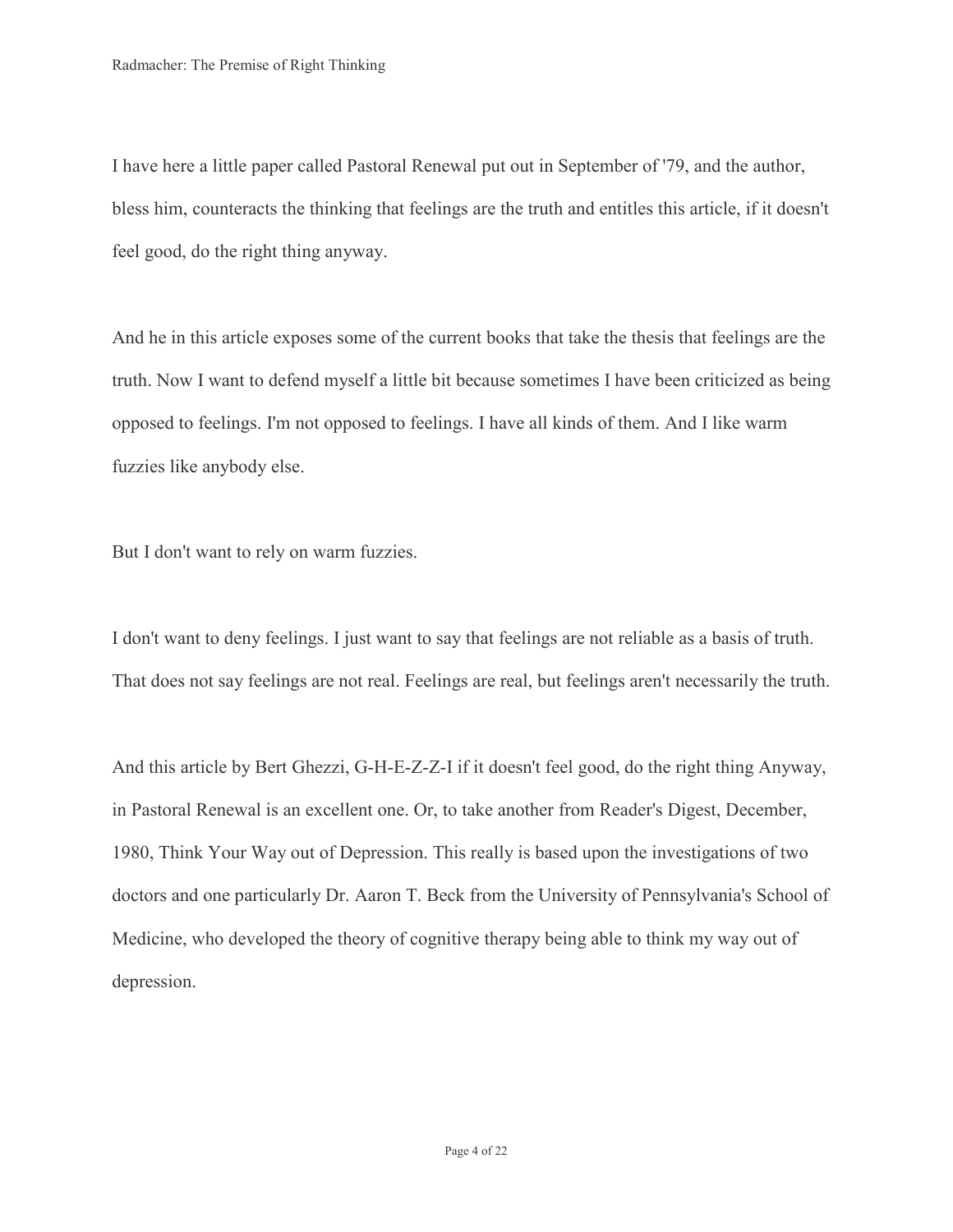Dr. David Burns picked up on that in a new book in 1980 called Feeling Good, where he argues that most depression arises from erroneous thinking and that we have it within our power to control the furtive thoughts that dupe us into needless gloom. Now, mind you, I am not simply talking about the power of positive thinking. I'm talking about something much deeper than that. Dr. Beck says our moods don't decree our thoughts. It's the other way around. Our thoughts govern our moods. Therefore, if you think right, you'll feel right, Dr. Beck says in his book Cognitive Therapy and Emotional Disorders.

So there are those today who are acting in contrast to some of the popular feeling oriented therapy in our midst.

Another demonstration of the feeling oriented therapy was done in Reader's Digest by John Sheryl, John Cheryl in a little dialogue with a seminarian. He says as long as Nicodemus was trying to come to an understanding of Christ through his logic, he could never succeed. It isn't logic, he said, but an experience that lets us know who Christ is. You're trying to approach Christianity through your mind, he says. It simply can't be done that way.

It's one of the peculiarities of Christianity that you cannot come to it through intellect. You have to be willing to experience at first to do something you don't understand. And then, oddly enough, understanding often follows. And it's just that which I'm hoping for you today. He says that without understanding, without even knowing why, you say yes to Christ.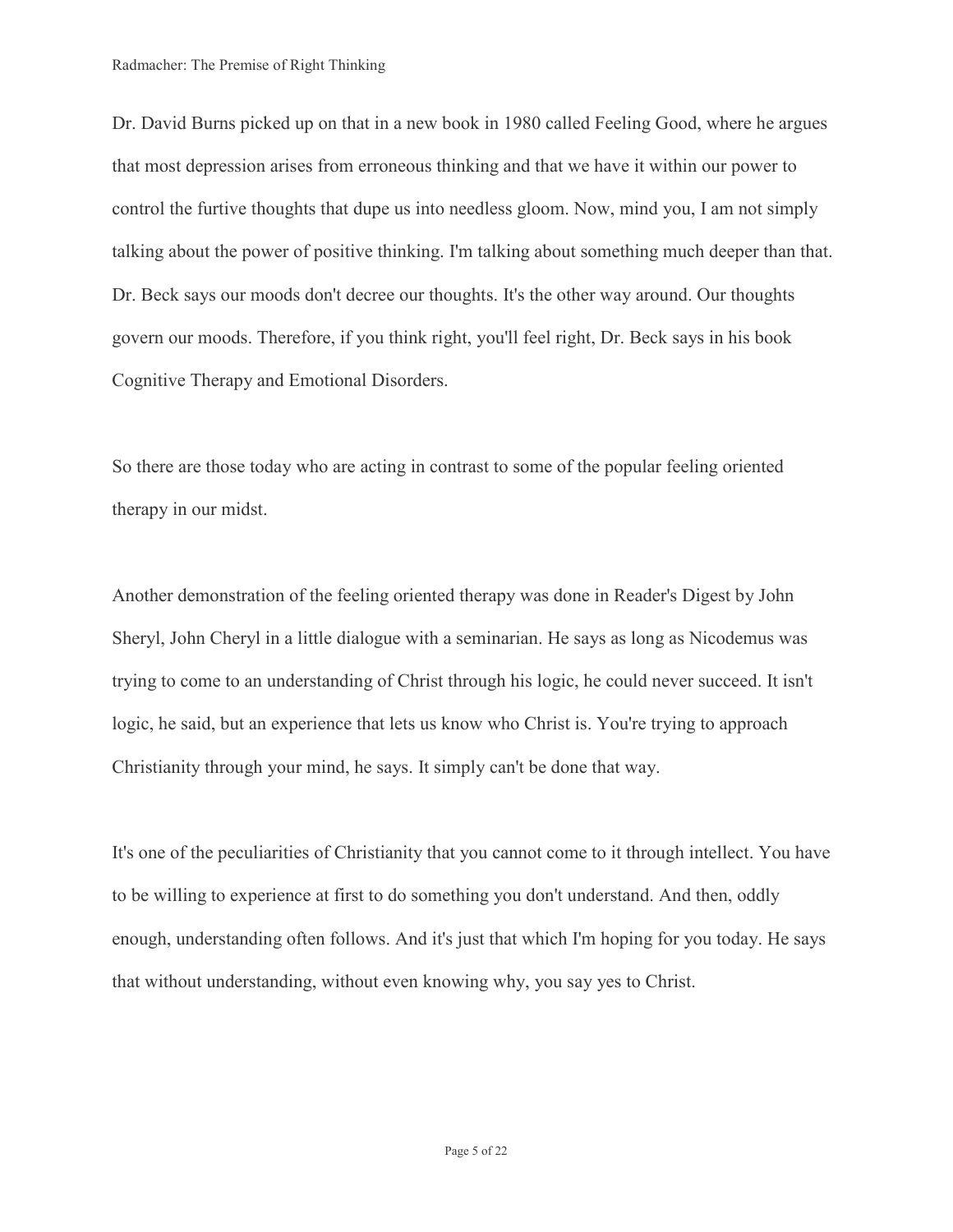And I submit to you that there are millions of people who have said yes to Christ not knowing why, and that's why we've got the mess that we've got in evangelicalism in America today. If I took that kind of philosophy, I'd have to rewrite the Bible. I'd have to take Isaiah chapter one, and I'd have to say, Come now therefore, and let us feel together rather than Come now therefore, and let us reason together. I'd have to go over to Peter and I'd say, hey, come, bring your feelings together. Rather than saying, Come now, let us reason.

Let us set forth a solid apologetic for the hope that is within us. The biblical thesis does not start with feeling. It starts with thinking, and that thinking is to be governed by propositional revelation that Almighty God has given to us. We will say more about the manual, but that's the kind of guidance that has been given to a lot of people today. Just as John Cheryl says in his little article, The Leap, The Leap of Faith, another spokesman for today who has been used Mightily of God is Fran Schaffer, and in his book Beware the New Super Spirituality, he says, neither experience nor emotion is the basis of faith.

The basis for our faith is that certain things are true. The whole man, including the intellect, is to act upon the fact that certain things are true. That, of course, will lead to an experiential relationship with God. But the basis is content, not experience. We must stress, he says, that the basis for our faith is neither experience nor emotion, but truth, as God has given it in verbalized propositional form in Scripture, and which we first of all apprehend with our minds, though of course the whole man must act upon it.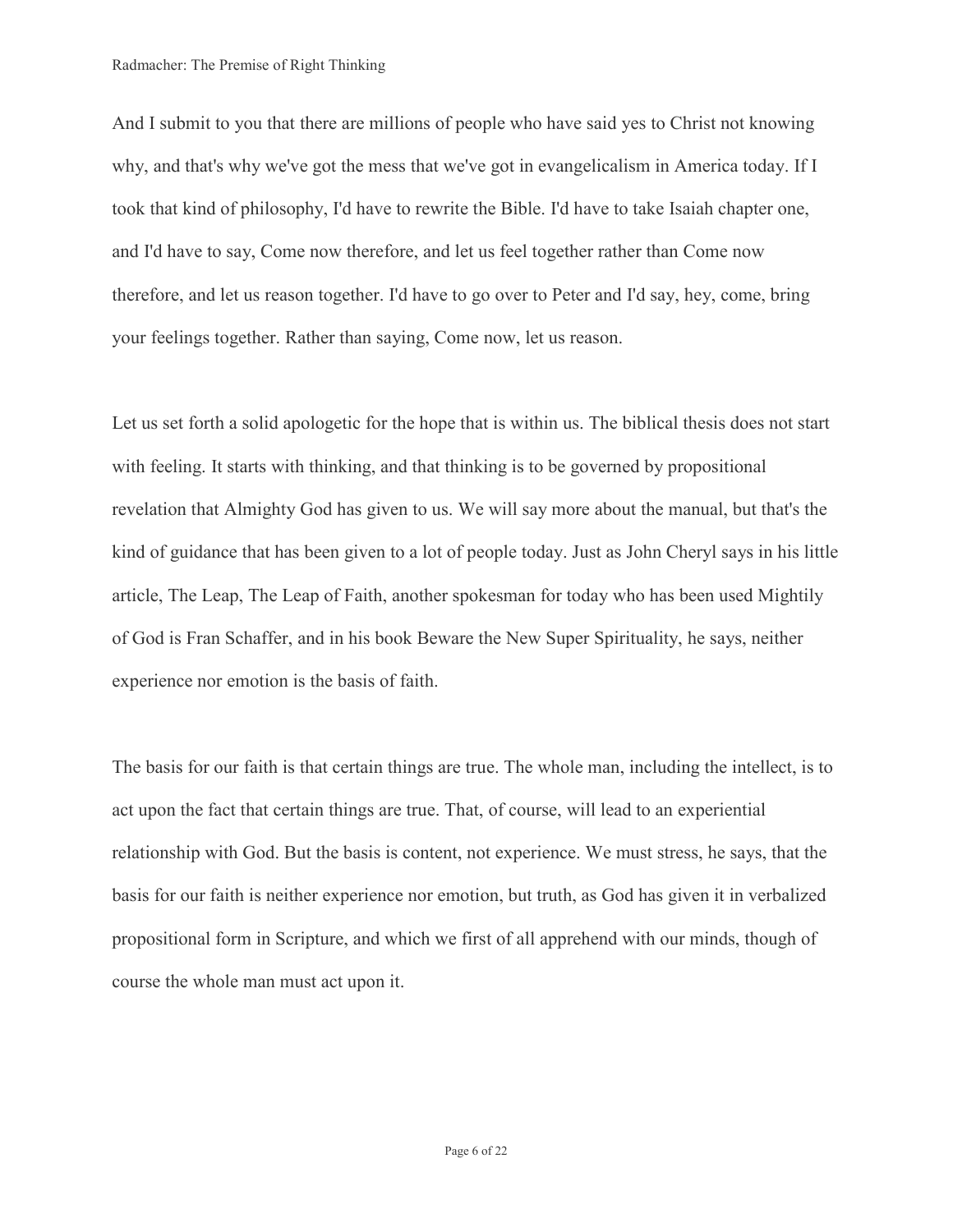But it starts with the mind. God has not asked us to check our brains out to lunch. God has not asked us to present our ignorance to Him. I remember a Bible study I was in some time ago at a community College up north a little bit, and I looked up from my Bible as I had been talking, and there was a young lady that had begun crying. And I said, what did I do?

What did I say? And she said, oh, I feel so sorry for you. Do you feel sorry for me? Why do you feel sorry for me? She said, oh, I feel sorry for you because of all the rationalism you have to go through in order to understand what God's word means by what it says.

And I said, oh, how do you find out what God's word means by what it says? You see, I had been going through some parsing and declining and mood and tense and voice and person and number and gender, and I had the idea that somehow that's what you find out what a word means.

So she said, Well, I just trust God the Spirit. And he tells me, oh, I said. And I handed her my Greek Testament. And I said, Will you tell me what God the Holy Spirit tells you that says? And she looked at me and said, Well, I don't speak or read Greek.

I said, no problem at all. The Spirit of God does. Now tell me what he tells you that says, because he can read Greek as well as he can read English. But I fear you can't read either one.

We need to think it through. You see, men and women, we're in a battle today. We're not on a playground, and the battle is for the minds of men. By the way, I use that term generically, including all of you dear ladies, along with the male species that is here. Men.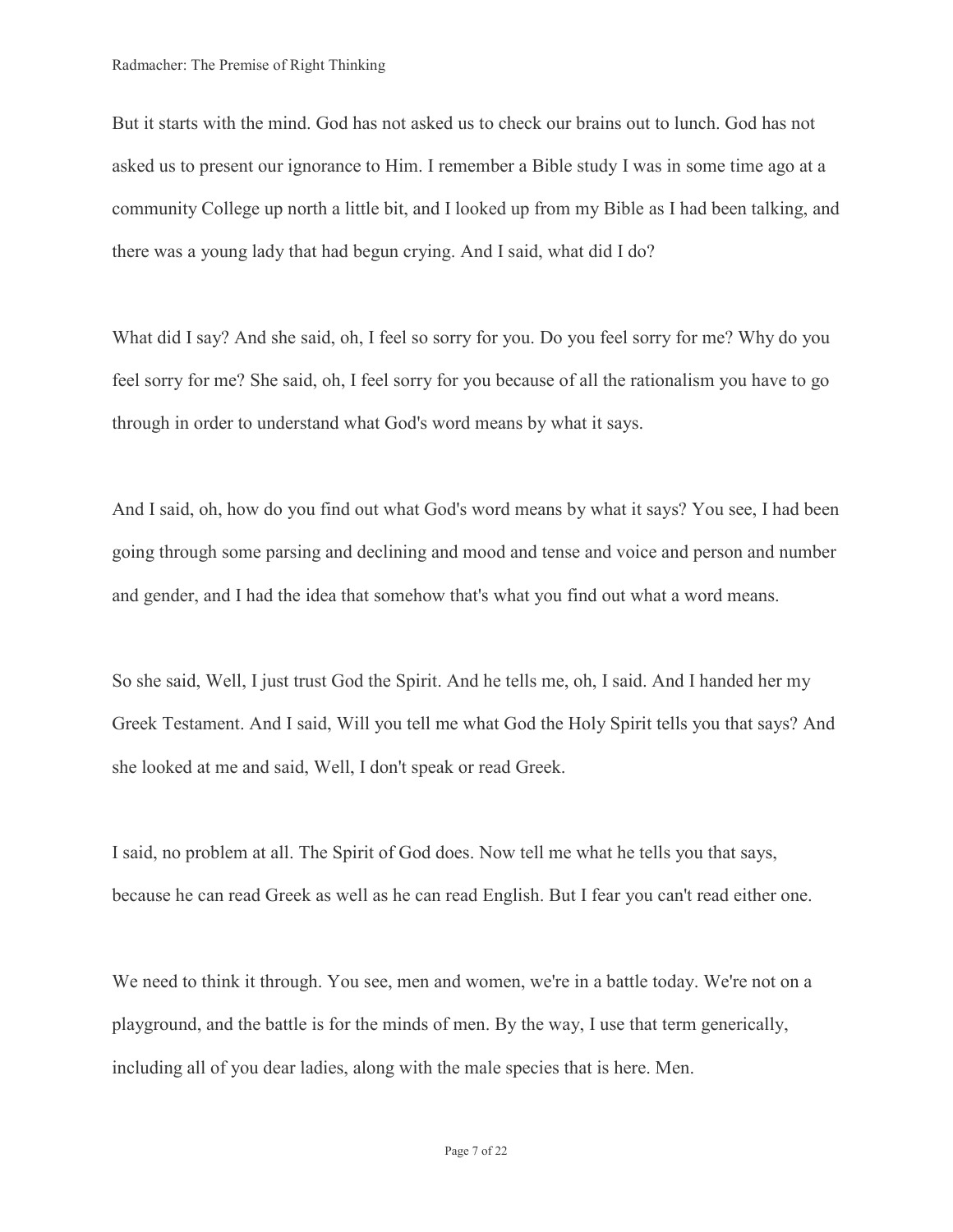We need men, male and female Genesis one who have bothered to exercise their brains.

I have a tremendous amount of potential locked up in my head. Believe it or not, scientists tell us that the human mind can store as many as 600 memories a second for a lifetime of 75 years without the slightest strain. Have you ever heard anybody say that their brain was tired? Have you ever said that your brain has never been tired. You have never used it enough for it to get tired.

It is estimated that we use about 2% of our brain power.

The support system gets a little tired from time to time. But your brain has never gotten tired. You've got a lot of potential locked up in those 20 billion molecules up in your head.

Don't discount the brain, the mind. God gave it to you to use it. Don't go back to the old Platonic idea in the Corinthian background where they check their brain out to lunch.

And even as great a scholar as Plato said, reflection is the greatest endeavor of the human mind. But greater than reflection, he said, is to be listed out of your mind into eroticism. And he said that's when the poets do their best work, when they are mad. He didn't mean angry, he meant out of their mind. And the Corinthians bought that line.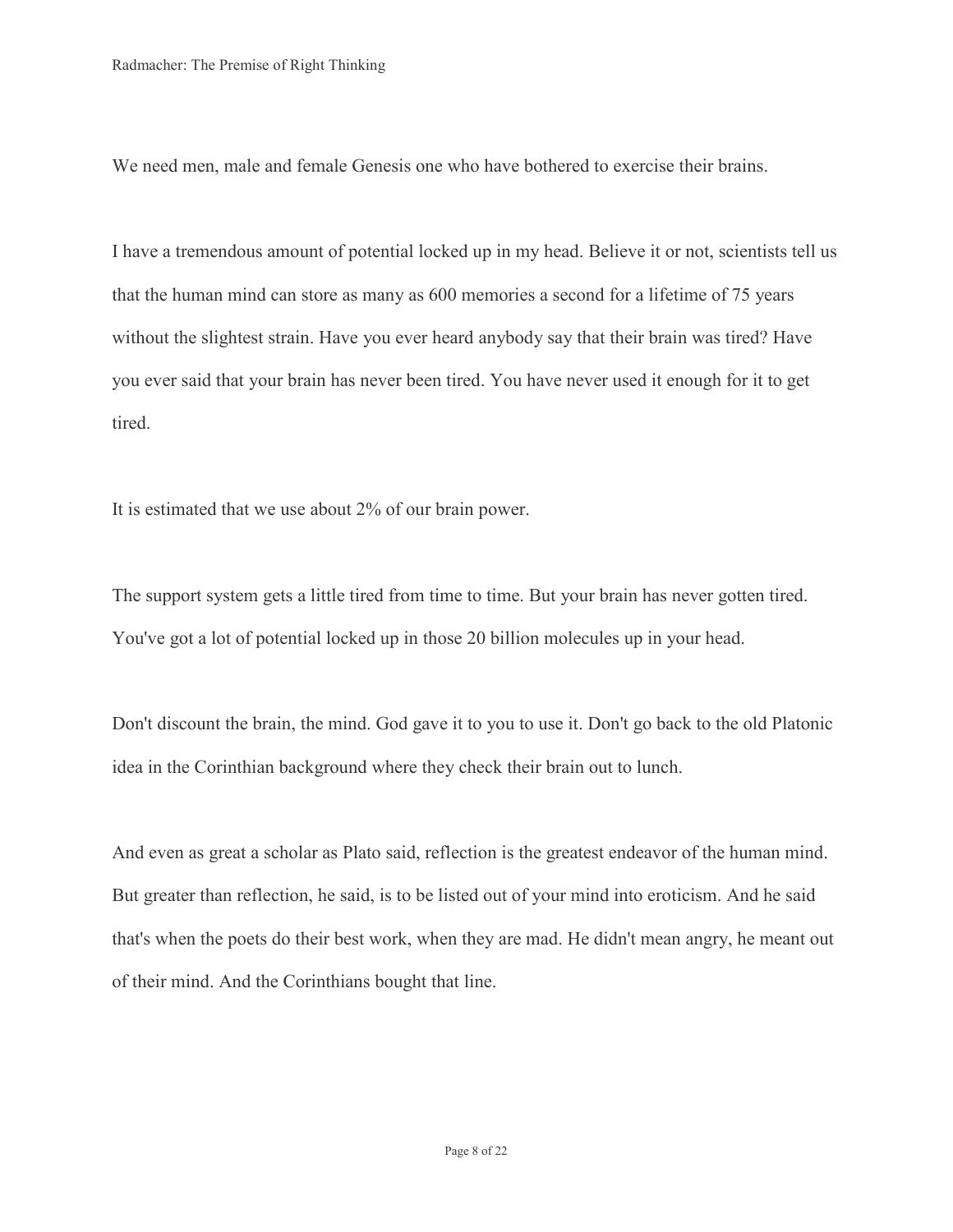And we've got a lot of 20th century Corinthians today, people who have separated mind from spirit. And Paul said, God helping me. I won't do that. When I pray, I will pray with a mind and the spirit. When I sing, I will sing with the mind and the spirit.

I don't want spirit without mind and I don't want mine without spirit.

Why? Because mind without spirit will lead you to mechanism, and spirit without mind will lead you to fanaticism.

But mind and spirit conjoined, as Calvin so beautifully put it in the institutes of the Christian religion, will lead to a balanced Christian life. And the order is I am to engage my mind on the revelation that the spirit of God has given through Holy men of God. Think, think, think. I mentioned earlier that that great pastor and teacher from England, John Stott, in his little book Your Mind Matters, says anti-intellectualism in the Church is again occurring with growing frequency. The present generation of young people are activists.

Experience has become important as over against truth. Then he goes on to say that experience without truth is the menace and misery of mindless Christianity. That's where we are in America. But I believe we are seeing a turn on the horizon. I really believe that.

And I believe that some people are beginning to see through the fallacy of making feelings and experience the basis for my action. So I encourage you to think through the contemporary scene. It will attack you not only in the secular world, it will attack you in the Christian world, it will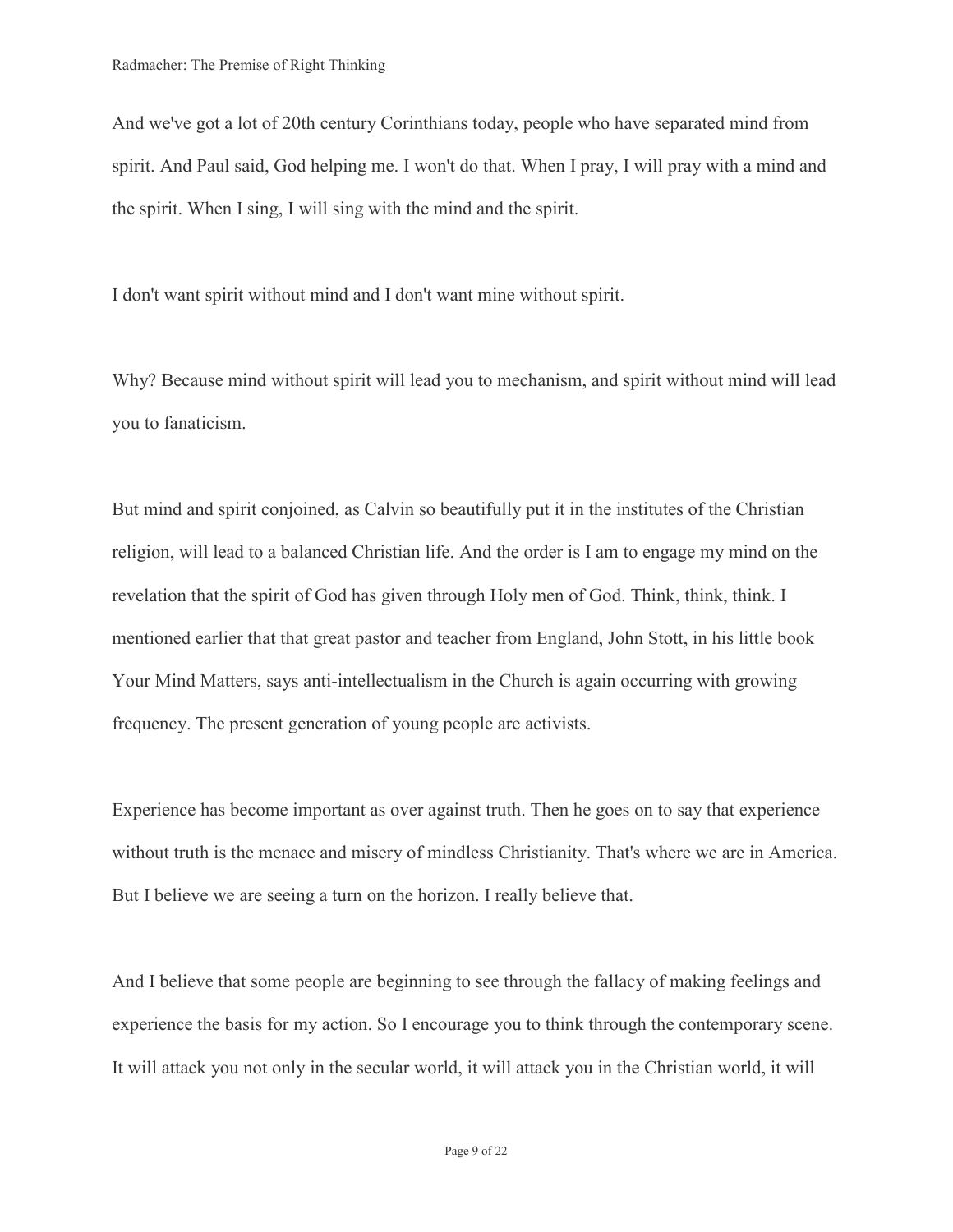attack you not only in the religious scene, it will attack you in the psychological scene. Let me try one more on for size here just a little bit. This is a lengthy article.

This was from 1971, entitled Skinner's Utopia Panacea or Path to Hell. I think it was appropriately named. Skinner was the Time magazine man on the front cover of this issue. Or this is the article that was under the title Behavior in Time magazine. Listen to Skinner's thinking now skinarianism or that which comes from BF Skinner of Harvard is really the controlling behavioral psychology of today. And by the way, he was a real scientist. And there is a good deal that he discovered that I think we could well profit from. But his basic thesis was Haywire and that skews everything else. Because he was an atheist who had no time for God and no time for the supernatural.

Skinner's reasoning is that freedom and free will are no more than illusions. His book, you recall, Beyond Freedom and Dignity, a man becomes a passive blob bulldozed by his environment. And Christians are following up on that by blaming their environment for everything under the sun that they do and failing to take personal responsibility and personal accountability. Listen to him. Like it or not, he says, man is already controlled by external influences.

Some are haphazard, some are arranged by careless or evil men whose goals are selfish instead of humanitarian. The problem then, he says, is to design a culture that can theoretically survive, to decide how men must behave to ensure its survival in reality, and to plan environmental influences that will guarantee the desired behavior behavioral technology later on. Underlying the method, Skinner's conviction is behavior is determined not from within but from without.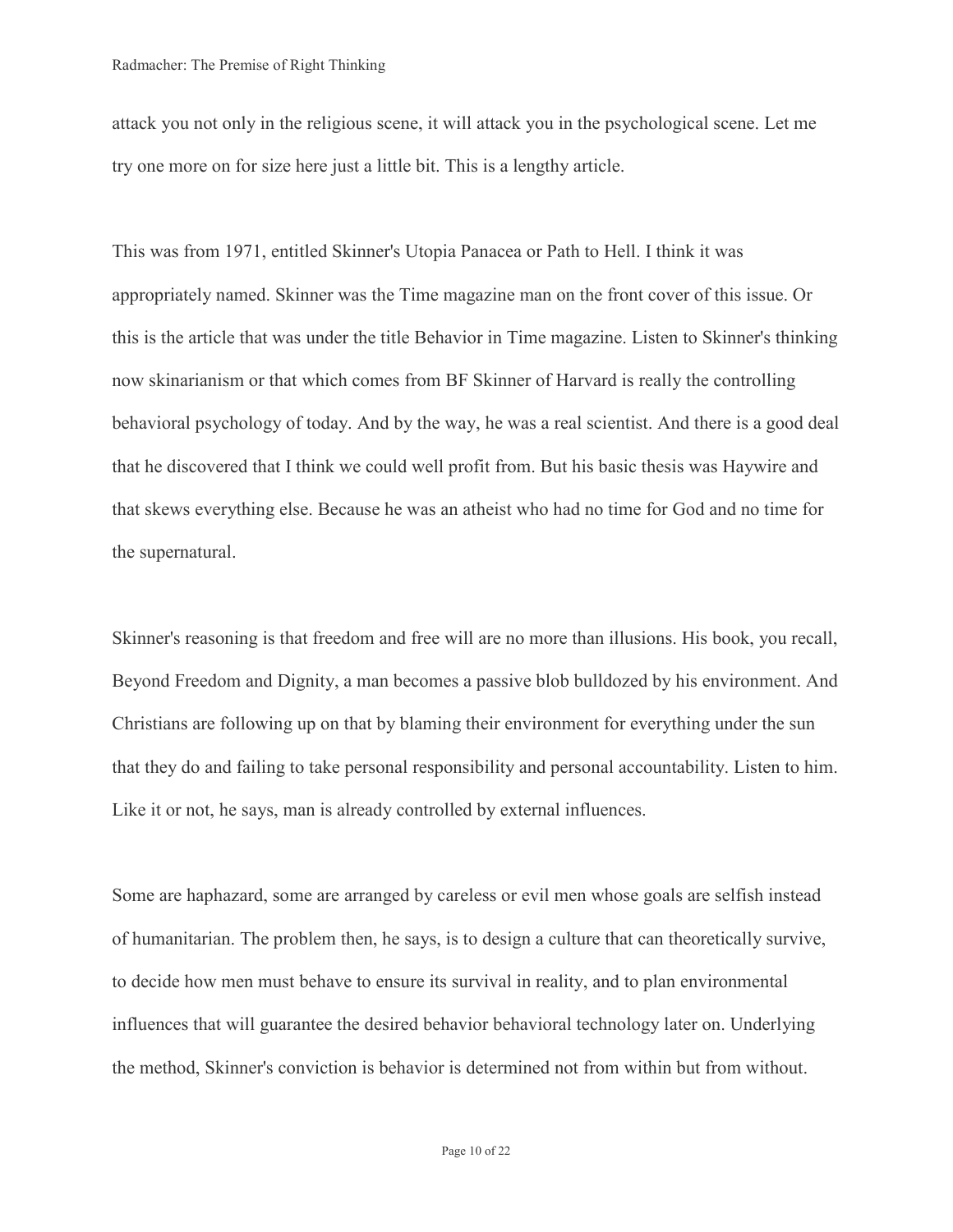Basic thesis. Not within but without. Unable to understand how or why the person we see behaves as he does, we attribute his behavior to a person inside, Skinner explains. Mistakenly, we believe that man initiates, originates, and creates, and in doing so remains as he was for the Greek's divine. We say he is autonomous.

But Skinner insists that autonomy is a myth and that belief in an inner man is a superstition that originated like belief in God, in man's inability to understand his world. The fact is, Skinner insists that actions are determined by the environment. Behavior is shaped and maintained by its consequences. Am I denying that my environment is influential? Not at all.

I'm denying that I have to be locked into it. I'm denying that I have to give up accountability. I am able to take charge. I am not a passive blob. I have ability to make decisions. I am not the victim of my environment, no do I have to be.

Voiceover 1:

Please turn the tape to side two for the continuation of this session.

Earl Radmacher:

...passive blob. I have ability to make decisions.

I am not the victim of my environment, nor do I have to be in spite of what Skinner teaches. Now you say, really? Can you demonstrate that? Well, I want to say that I'm not smart enough to write my own thesis on that. But fortunately, the one who created me gave a manual of instruction to go along with the creation.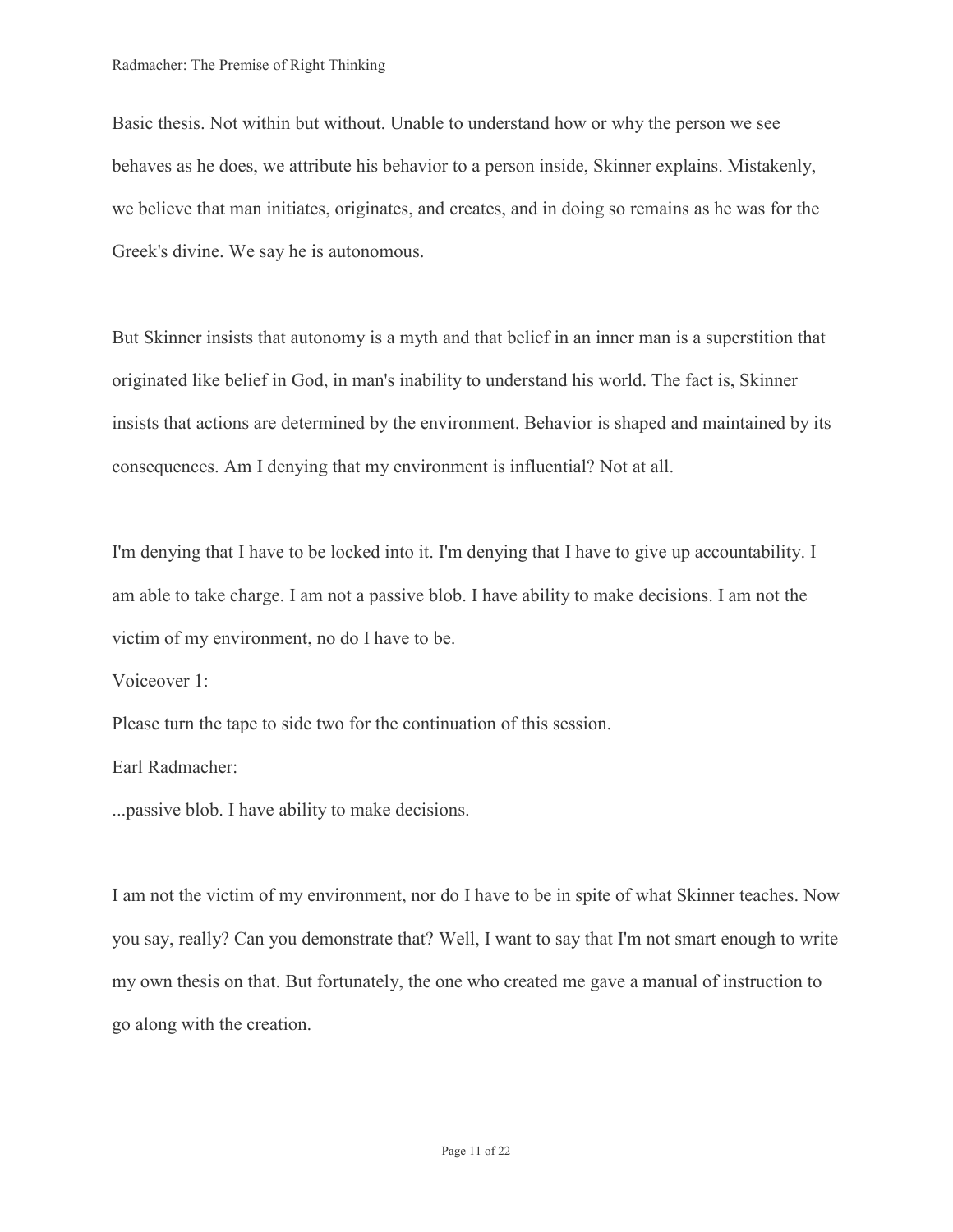It's called the Bible. And when all else fails, read the directions. I mean, go back to the manual and find out what the creator said. And so I turned back to the manual and go with me to our outline here as stated in the manual of Scripture, Proverbs 23 seven. Now this will read differently in various translations, and you'll have to figure it out afterwards.

But in my translation, the one I happen to be running through right now is the new King James Version. And in Proverbs 23 seven, it says, for as he thinks in his heart, so is he. Now that's a principle that is woven into a discourse dialogue that is going on between a very rich, influential person and a man who would desire to have what the rich man has. However, the man who is desiring those things has something to offer that the rich man wants. And so the rich man, a man of power and influence.

He invites him into his home and he says, Sit here at my table, take this cheap seat. All that I have is yours, et cetera, et cetera. And the man is a beginning to be carried away by what the rich man, the powerful man, the man of influence, is saying. And so the writer, the wise King Solomon, says, when you sit down to eat with a ruler, consider carefully what is before you and put a knife to your throat. Rather serious discipline.

If you are a man given to appetite, I'll resist any remarks. Do not desire his delicacies for their deceptive food. Do not overwork to be rich because of your own understanding. Cease. Will you set your eyes on that which is not for riches? Certainly make themselves wings.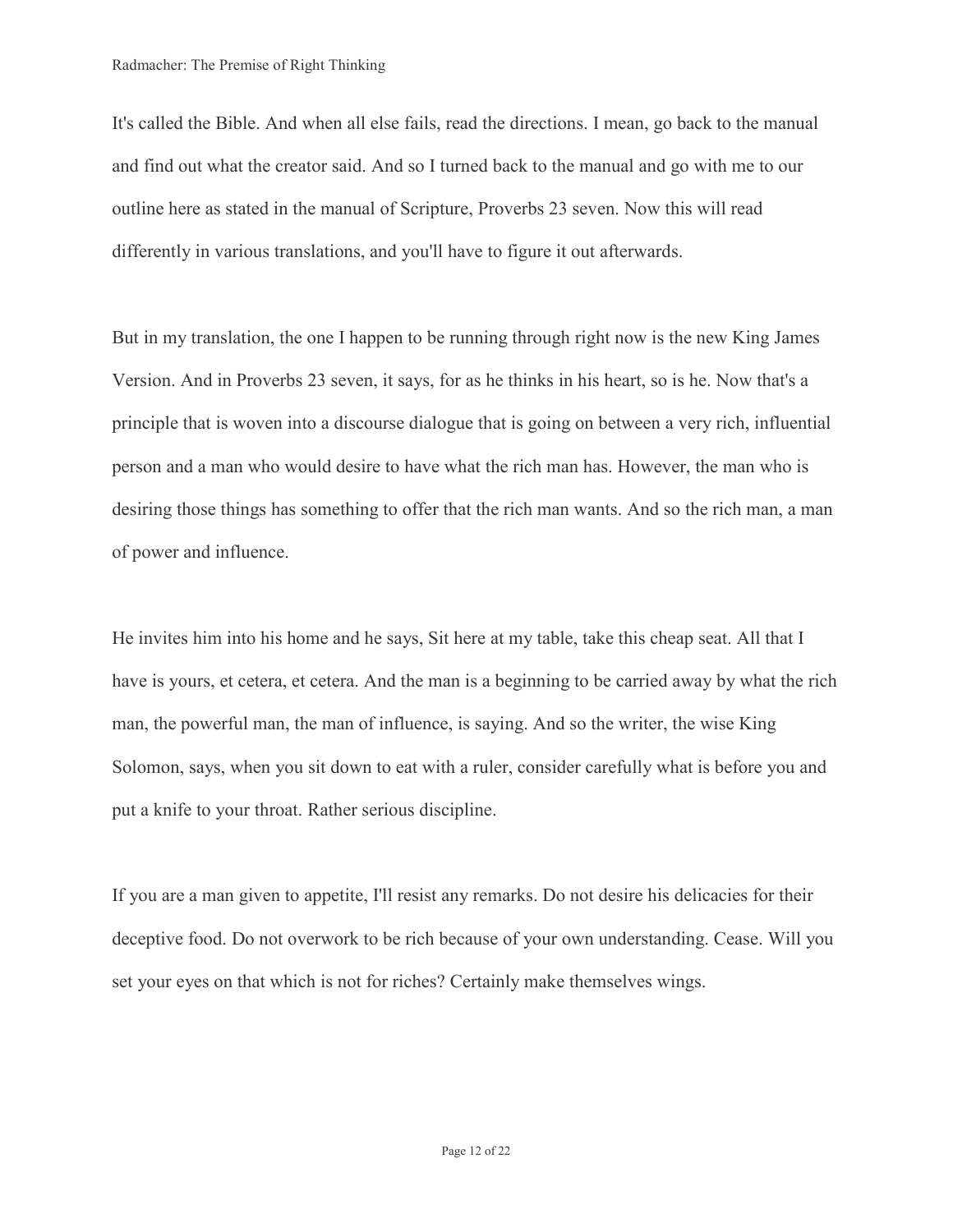They fly away like an Eagle toward heaven. Do not eat the bread of a miser, nor desire his delicacies. For as he thinks in his heart, so is he. Eat and drink, he says to you, but his heart is not with you. The more so which you have eaten, you will vomit up and waste your pleasant words.

In other words, he says, things are not always what they seem. A man is not necessarily what he says. A man is not necessarily what he gestures. What a man really is is what he thinks deeply. Now, David's, or rather Solomon's father, David, had taught that principle to him.

Well, for if you'll move back a book to the Psalms and look at the 119th Psalm, you'll find a verse there that you probably memorized when you were coming through the junior age in order to go to camp, along with the other 67 verses you needed to memorize to get a free trip to camp or whatever. I remember somewhere back there I did that and I promptly forgot it. I put it in my reservoir along with pray without ceasing and rejoice evermore. That was two. And then somewhere along the line I got this one in the first dozen.

Your word I have hidden in my heart that I might not sin against you. That has to be one of the most sound pieces of biblical psychology you will ever read. Oh, he says, a mouthful there. Don't flip over it too fast. Thy word.

Cognitive input. This is cognitive therapy. Thy word. Have I programmed deep into my heart in order that I won't act wrong? There's the principle.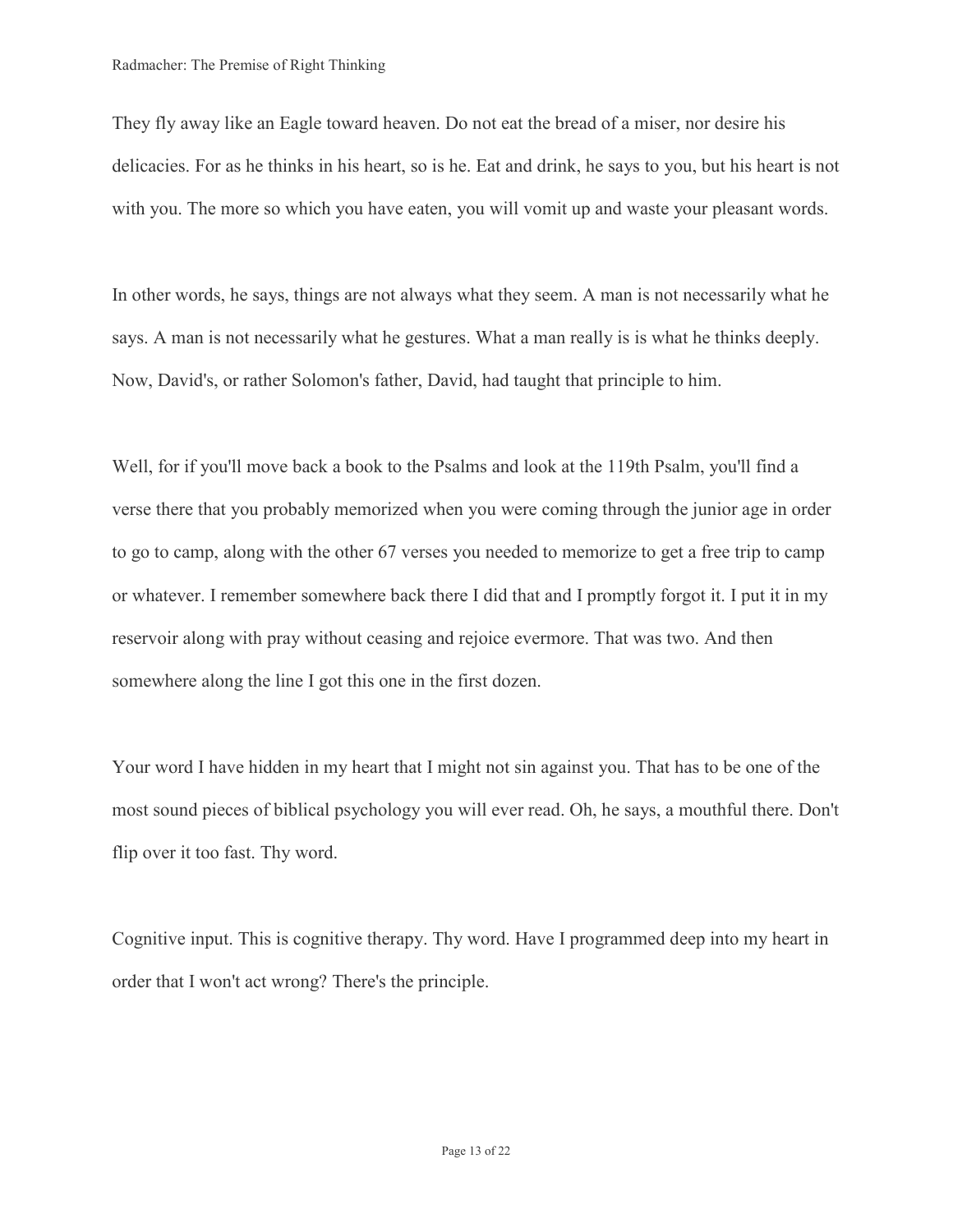As a man thinks deeply, so is he. And that being true. David then says, how may I be sure I will act right by programming right thinking in. Oh, IBM has done a better job than most Christians of believing that IBM has a little acrostic. You know it, don't you?

Anybody GI-GO. You've heard it, haven't you? Garbage in, garbage out. You see those computer people, they are smart people. They know that if you get garbage in the program, you'll get garbage in the product.

It's just dumb Christians who think you can have garbage in the program and not get it in the product.

You see, Christians think they can feed their computer junk and get pearls in the program.

David said, don't be deceived. Thy word have I hidden in my heart, O God, in order that I might not sin against you. You see, the heart in Old Testament thinking was the seat of deepest reflection. The heart was not the seat of emotions like we used it today. If you were going to transfer to their day, you'd have to say, I love you with all my kidneys to use the word heart the way we use it.

I love you with all my bowels. I love you with all my viscera. That was the seat of the emotion, but the heart was the seat of reflection. And that's what you think about deeply. That was the principle.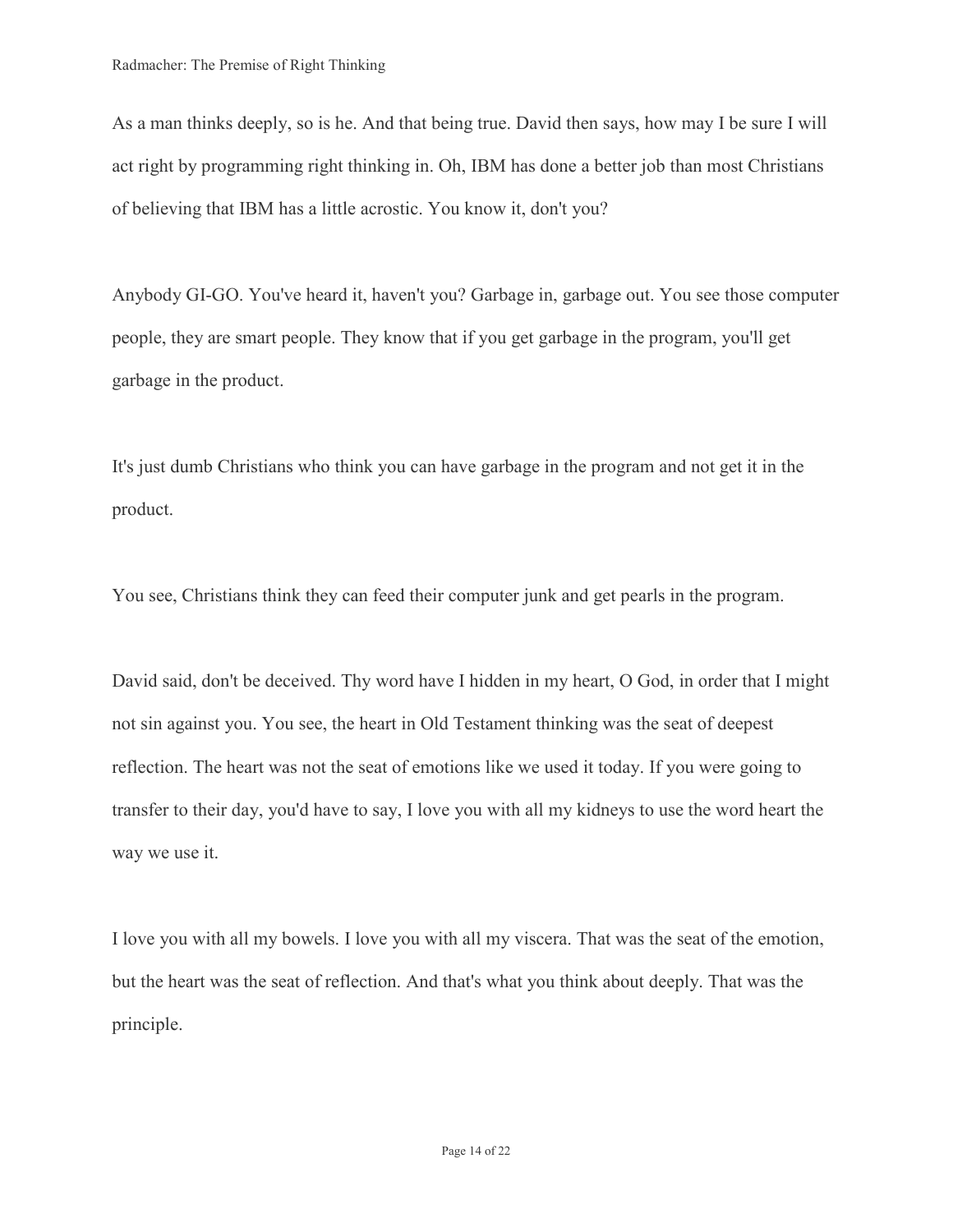Move over to the New Testament and see the same thing. Turn over to Matthew, chapter 15. And while you're doing that, somebody helped me out on our timeline. I've forgotten how long they said we could go this morning in the overshoot. 10:15? 10:50. 10:50.

Okay, we've got to move. Matthew, chapter 15.

Now hear Jesus in a dialogue with the Pharisees, puts the same principle into action. It's the same principle that's woven all the way through the Old Testament. You'll find it all the way through the New Testament. Our actions are the results of our deep thinking. And the Pharisees and the scribes, they come along here and they are challenging Jesus's actions and that of his disciples.

And they bring their traditions to bear on this, that they do not wash their hands when they eat bread. Now, if we had a lot of time, we'd go back to the traditions of the elders, and we would bring up all of the rules they had for washing your hands. You get it up under the water a certain way. Only get so much water on it. Then you rub it vicariously to see that water doesn't drip off, and you rub them until they're dry, et cetera, et cetera.

And all of that was religious ritual. We're not talking about hygiene here. They weren't interested in hygiene at this point. They're interested in the traditions of the elders. And Jesus wasn't all that turned on by the traditions of the elders, and thus he challenges them.

And you can read through that and see how he challenges them. Hypocrites that they are. And the lovely Jesus said that, by the way, that they were a pack of hypocrites. And then Peter gets a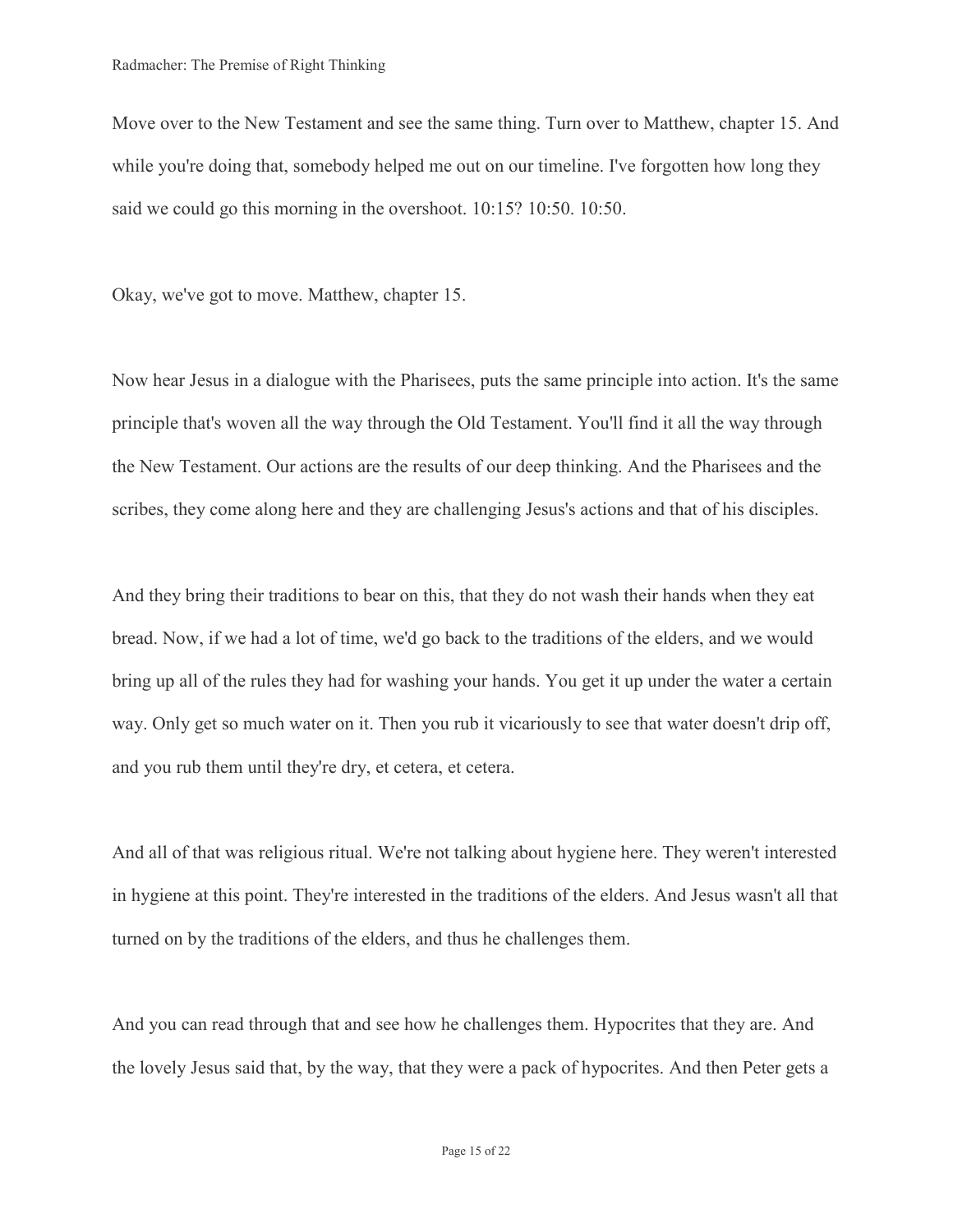bit upset because he says, oh, Lord, I mean, you're offending the Pharisees. And Jesus says, oh, I'm sorry, Peter, I didn't realize that.

No, that isn't quite what he said. Verse 13, he answers and says to them, Every plant which my heavenly Father has not planted will be uprooted. Let them alone. They are blind leaders of the blind. And if the blind leads the blind, both will fall into the ditch.

Now Peter began to scratch his head. What are you talking about, Lord? I don't understand it. Explain it to us. And so Jesus whips out his overhead projector and he says, Are you still without understanding, Peter?

Do I have to draw a picture for you? Oh, well, do you not yet understand that whatever enters into the mouth goes into the stomach and is eliminated out into the draught? Rather picturesque. But those things which proceed out of the mouth comes from the heart and they defile a man. For out of the heart catch it not out of the environment. David's problem wasn't Bathsheba.

David's problem was David's heart.

For out of the heart proceed evil thoughts, murders, adulteries, fornications, thefts, false witness, blasphemies. These are the things which defile a man. But to eat with unwashed hands does not defile a man. It might give you a stomachache, but it does not defile a man. What comes out of the heart defiles a man.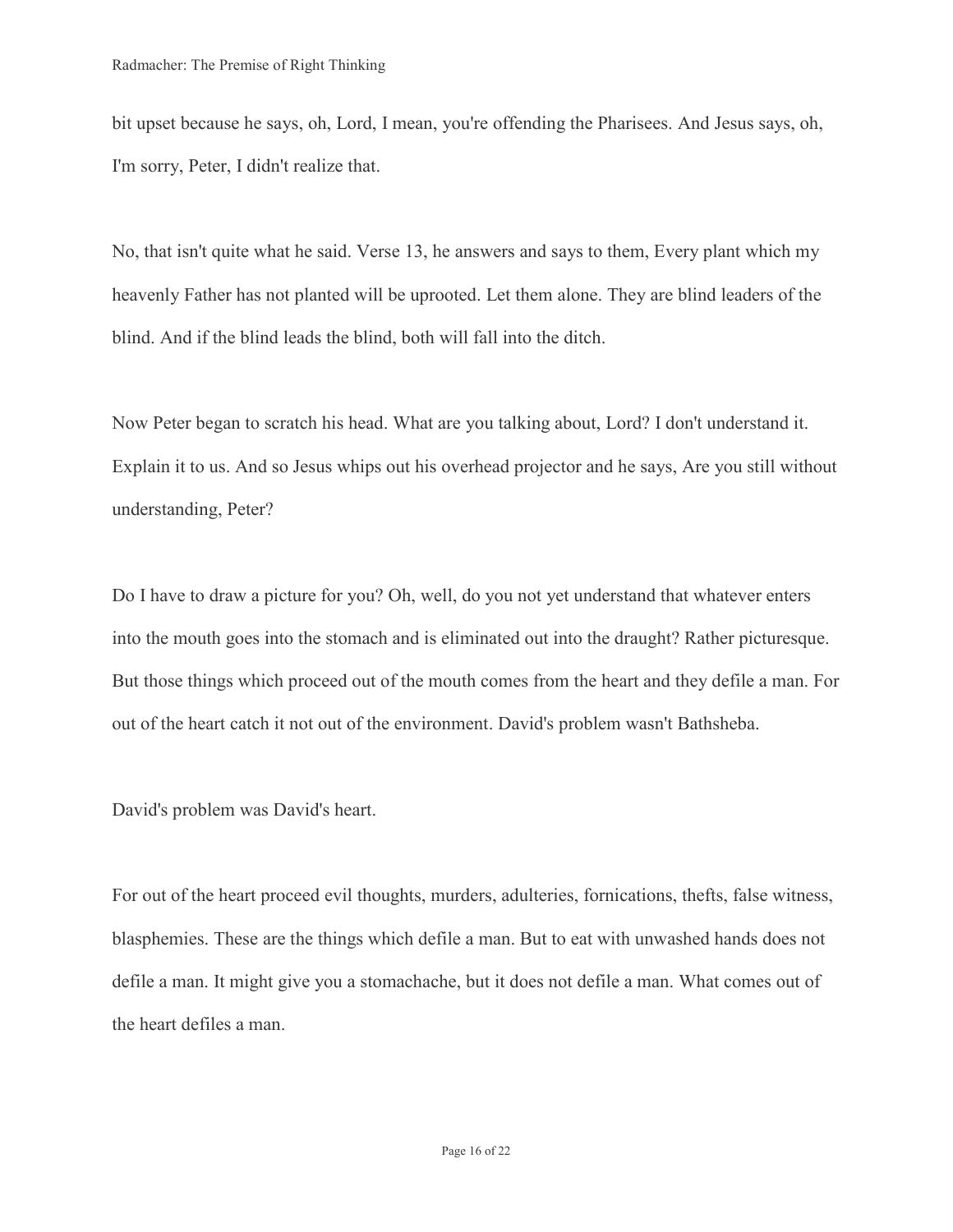How does it get into the heart? Through the eye gate, through the ear gate, through the mind concentrated upon and settled down into the heart? The springboard of our action. What I think about is desperately important. Let me ask you, what do you think about most of the day as a man thinks deeply, so is he.

I've mentioned Romans twelve here. I'm going to leave that because in the next session I want to move into Romans twelve in the general session. So I'm going to leave that now and skip right down to the end of the Bible. In James one, a tremendous passage in James chapter one. Look at it quickly, for here you have the evolution of a thought, a bad thought.

And sometimes people like to blame what happens to them on God. And he said, Let no man say when he is tempted, he's tempted with God. For God doesn't do that. God can't be tempted and God doesn't tempt. But every man is tempted when look at it, James 1:13 and following. But each one is tempted when he is drawn away by his own desires, his lust and enticed. And then when desire has conceived, it gives birth to sin. And sin, when it is full-grown, brings forth death. There you have the evolution of a thought, a bad thought, a bad thought contemplated will conceive.

And the conception is sin, and sin produces death.

You see, a man who hates his brother John says, is doing what abiding in death. I can't live in sin and life at the same time. If I'm hating, I'm living in death. I'm not talking about eternal Salvation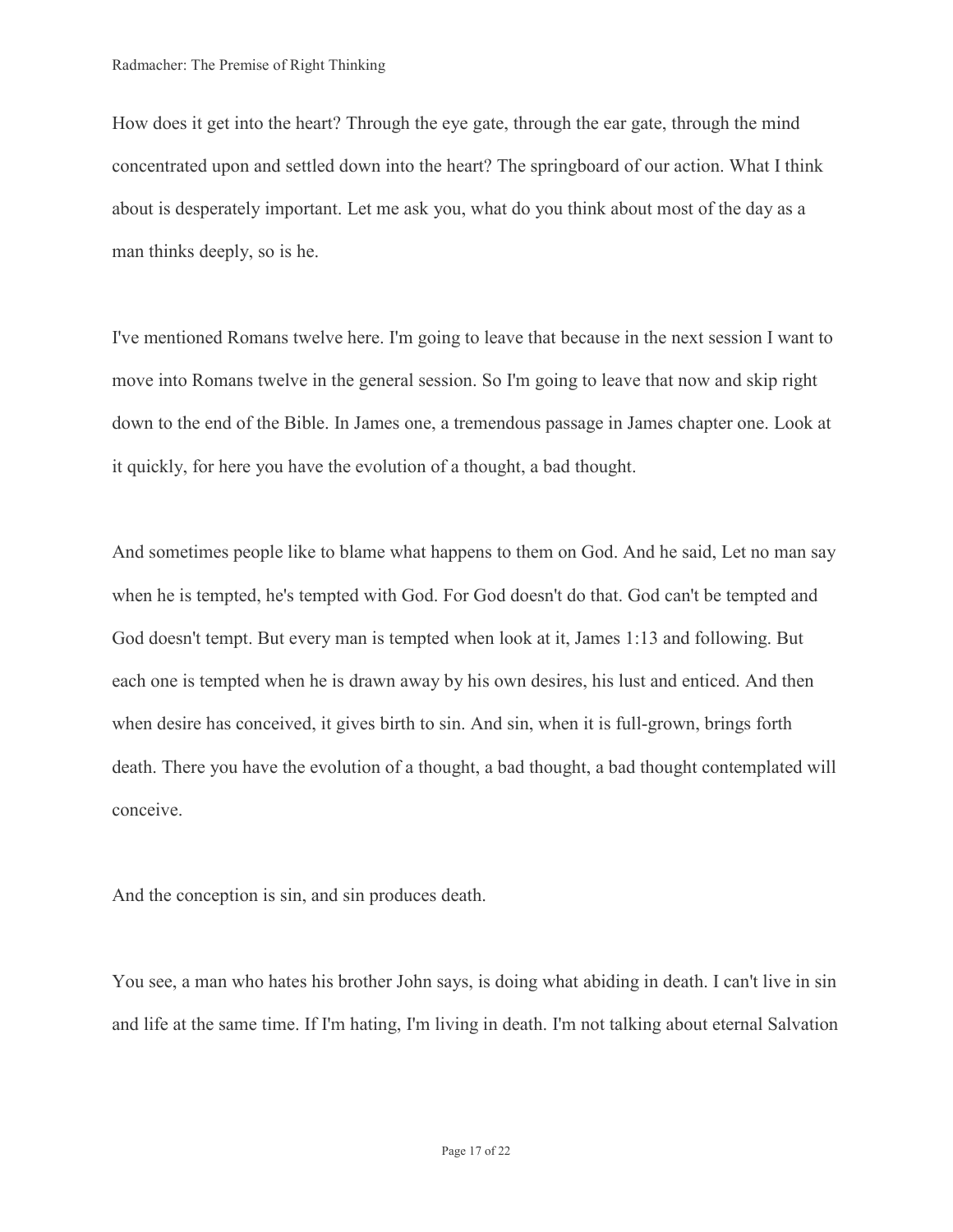here, I'm talking about the product of my life. I cannot be experiencing life and sin at the same time.

When I am experiencing sin I am experiencing death.

And that's the evolution in James 11:13 to 15. Now why say all of that? I say all of that. To simply say that is the thesis all the way through the word of God. It never changes.

Therefore, if I want to know something about running this body of mine I better go back to the manual of instruction and see what it says not just once but over and over and over again that makes it desperately important for me what I think. Student body President from Arizona State University said to me when I was talking about the problems with regard to heavy doses of television. And he said, You've been talking this week about the television and the problems with that. He said frankly all the way through my College career. He says I probably watched about a half hour of television a week. He said television is not my problem at all.

He said, I'll tell you what my problem is music and the lyrics that I learned. And he said today even when I read my Bible I feel almost helpless at times with the thoughts that insist on coming back in my mind. He said I spent 50% of my time listening to that little transistor radio and to the stereo.

What are you programming in? Good thoughts, God thoughts or trash? Ministerial association came to me and they said when they were bringing the Exorcist into town that's almost ancient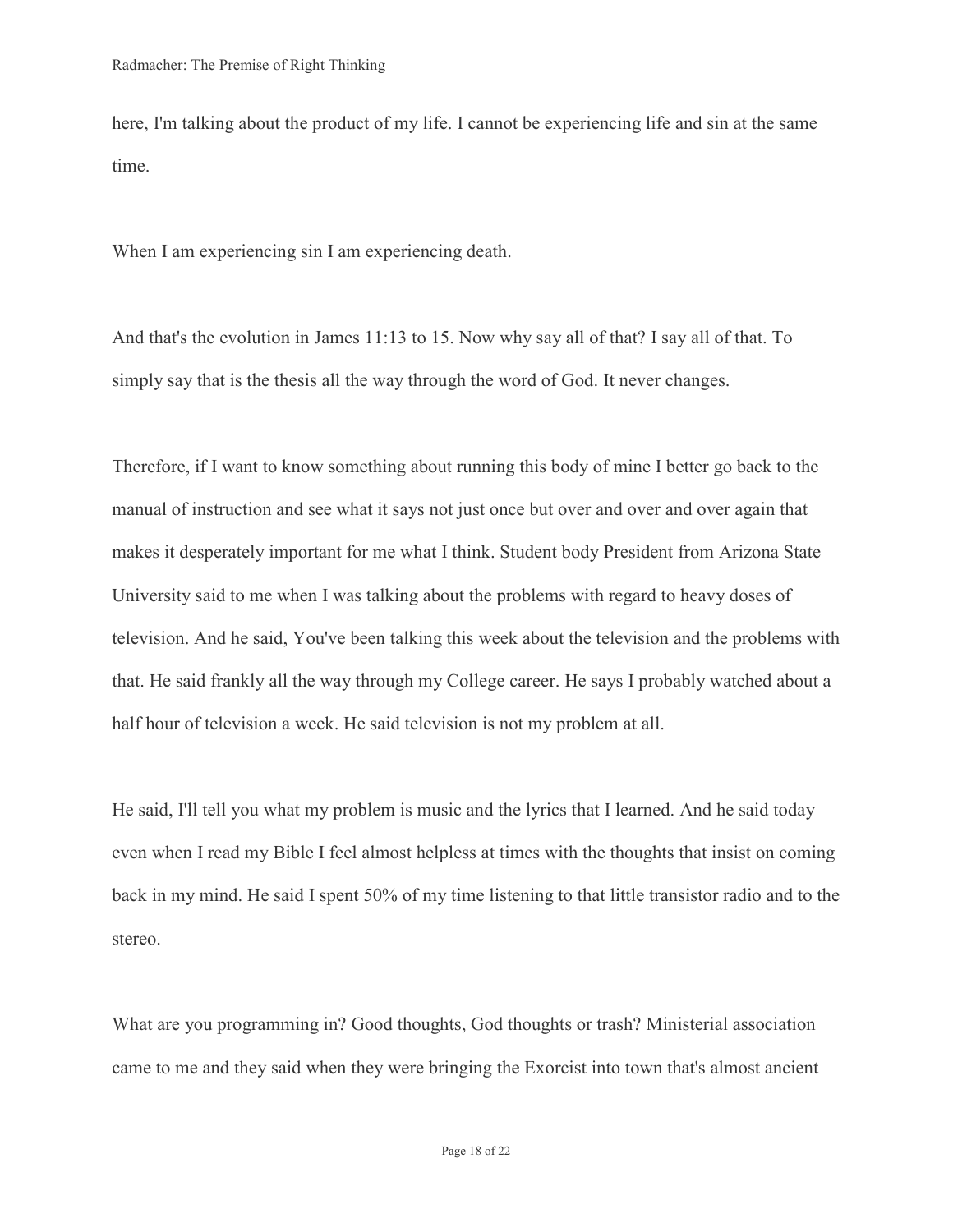history now, isn't it? They said We've got a free pass for all the ministers that can go and review it ahead of time so we can give a little review to the people what it's like and give them some guidance. My Secretary said I don't think Dr. Radmacher would be interested in that when he gets back and I'll tell him you called and they called back again.

I said, I got a better idea. Out here on the way to the beach there's one of these sewage disposal units, these great round deals out there with that arm that goes around. And I said, I understand they can pour all the sewage from that part of the country into there and somehow that marvelous piece of equipment takes care of that sewage so that that water comes out of their pure. I said that's always piqued my interest and I would suggest the ministerial association go out there and form a circle around that sewage disposal unit and then at the proper moment we will all stick our heads down inside there and we will look around and we will see what is going on and we will discover the mysteries of that sewage disposal unit. And won't we be able to say that we have done what nobody else has ever done.

We have experienced a sewage disposal in your mouth, and they were about to wonder about my sanity. And I said, Gentlemen, gentlemen, don't be dismayed at that, for you can wash all of that off when you get back home. But the sewage you're asking me to put into my brain will never be washed off because what I put in there will stay there. Let me show it to you from Dr. Walter Johnson, quoting Dr. Penfield "as an electronic computer requires a unit for the storage of information to function properly. So in the human central nervous system, there is a biological memory storage unit. Dr. Wilder Penfield of Montreal, the world famous neurosurgeon, has written wildly, yes, widely in the fields of neurology, neurophysiology and neurosurgery, and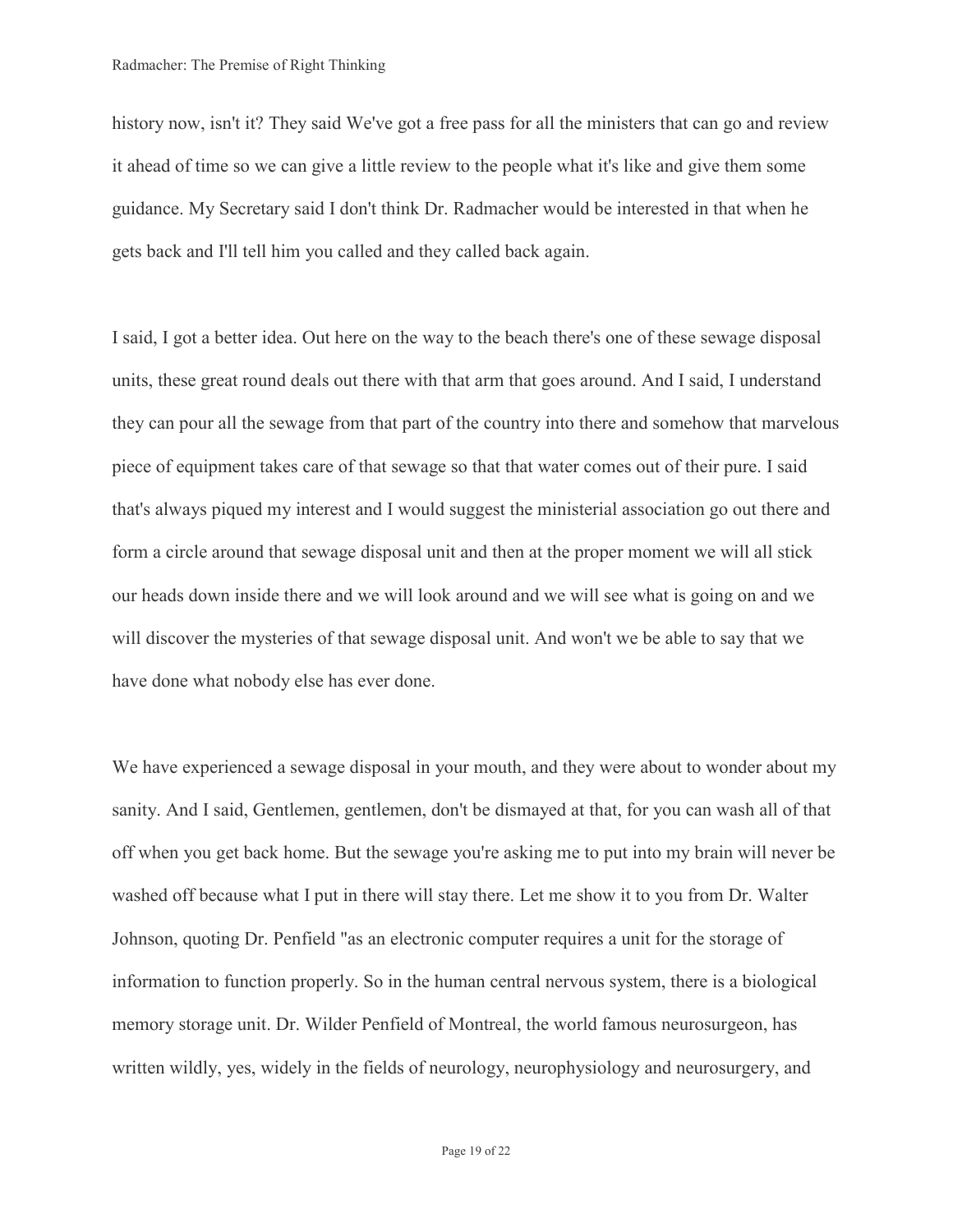has performed much work on temporal lobe epilepsy, including operative removal of diseased areas of the temporal lobes of the brain. In some of these cases, Dr. Penfield has found that stimulation of certain areas of this part of the brain with electrodes has caused the patient to recall vivid memories of childhood days, almost as though the electrical stimulation was like the switching on of a tape recorder. When the electricity was turned off, the memories abruptly disappeared. As far as the physical basis of memory is concerned, it is widely believed that when learning takes place, temporary memory is consolidated into permanent memory which is available for subsequent recall. This Ingram, where physical trace of memory, is encoded in a macromolecule such as ribonuclear nucleic acid, RNA, or protein. In other words, memory appears to be stored in a chemical filing system, RNA being an important component of this system.

It's all there. It's all there. What are you putting into it? What do you program into your mind? Let me give you, in conclusion, a little scenario of all of this to take with you and think about in preparation for our next session.

I want to put this in a picture form here that'll make it more vivid for us. All day long we have input through the eye gate, through the ear gate into the mind, some of which is allowed to settle down into the heart, the boiling pot of our life. Now, if I have a controlled access, then I, as the auditor, captivate every sensation that comes my way. That is, if in David's language, Psalm 119, if the word of God has been programmed into my life as a filtering system, then I will have a controlled access and I can filter out that which is unworthy of God. And Consequently, the fire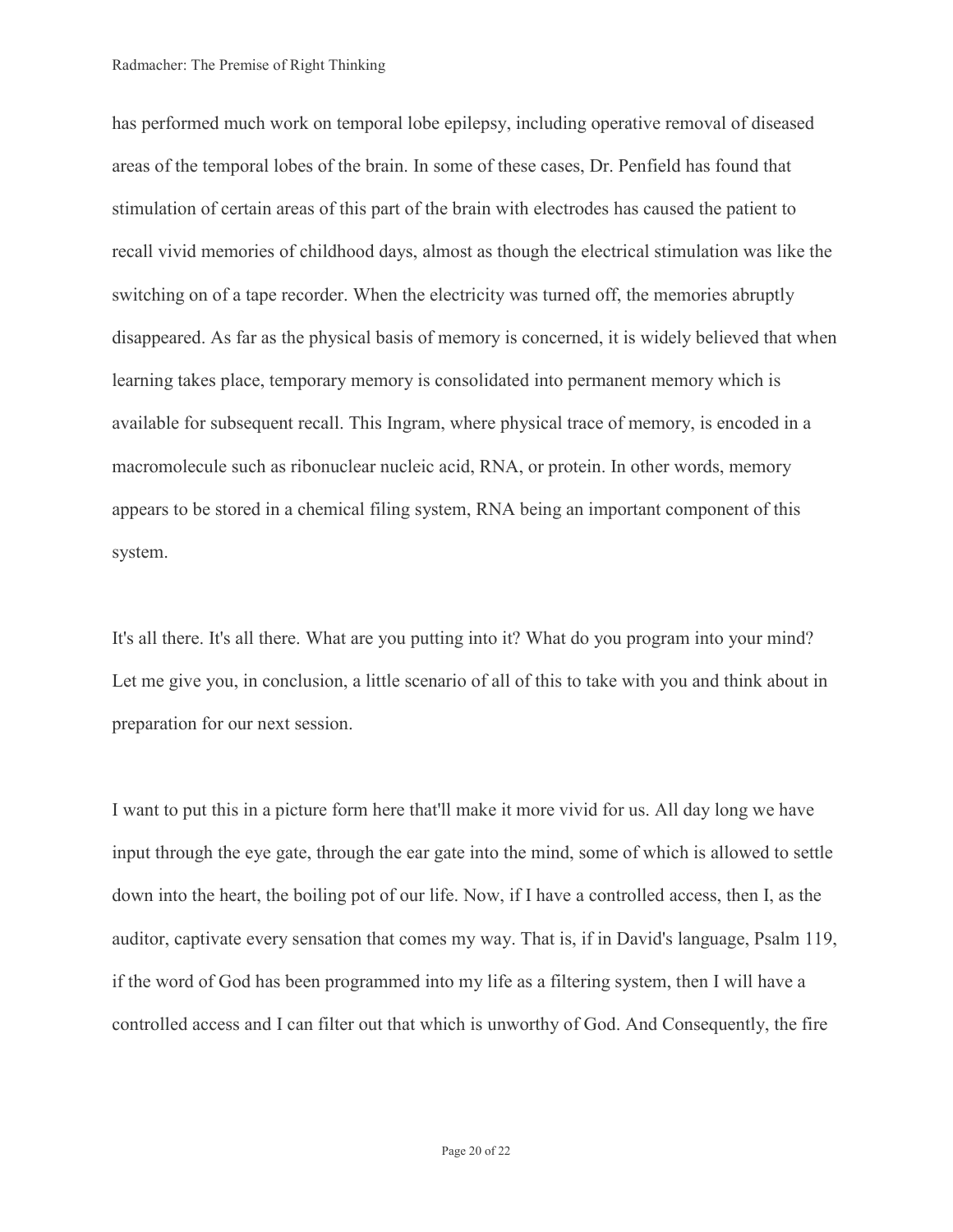in the boiling pot of my life will be reduced, the steam will be lowered and the lid will be maintained, and the result will be the fruit of the spirit.

But if, on the other hand, the devil has, with his world system uncontrolled access to my mind, the filtering system has not been built in. The sensations captivate the auditor, then the fire and the boiling pot of my wife, of my life flames up.

I'm going to utterly destroy myself before I get through here. The fire in the boiling pot of my life grows. The steam rises, the lid blows and the result is thorns and Thistle Hebrew six verses seven and eight. Now let me put that in a written form and we'll see it. The steam of behavior is only the visible proof that the fire of thought is boiling the water of emotion.

A heavy lid may well curb the steam of action. But unless we cool the fire of thinking the heaviest possible lid will blow and high will be the blast. Obviously, therefore, we lose spiritual battles not by failing to restrain our actions with heavier lids. We are defeated because we do not change our flaming thoughts. What is basically required is not external restraint but internal repentance.

A genuine change of attitude. Therefore, any genuinely dynamic Christian life will be the outgrowth of a dynamic Christian attitude. Too often. Too often we work on the externals in an attempt to change behavior. That's too late.

You work internally the transformation. By the renewing of my mind.